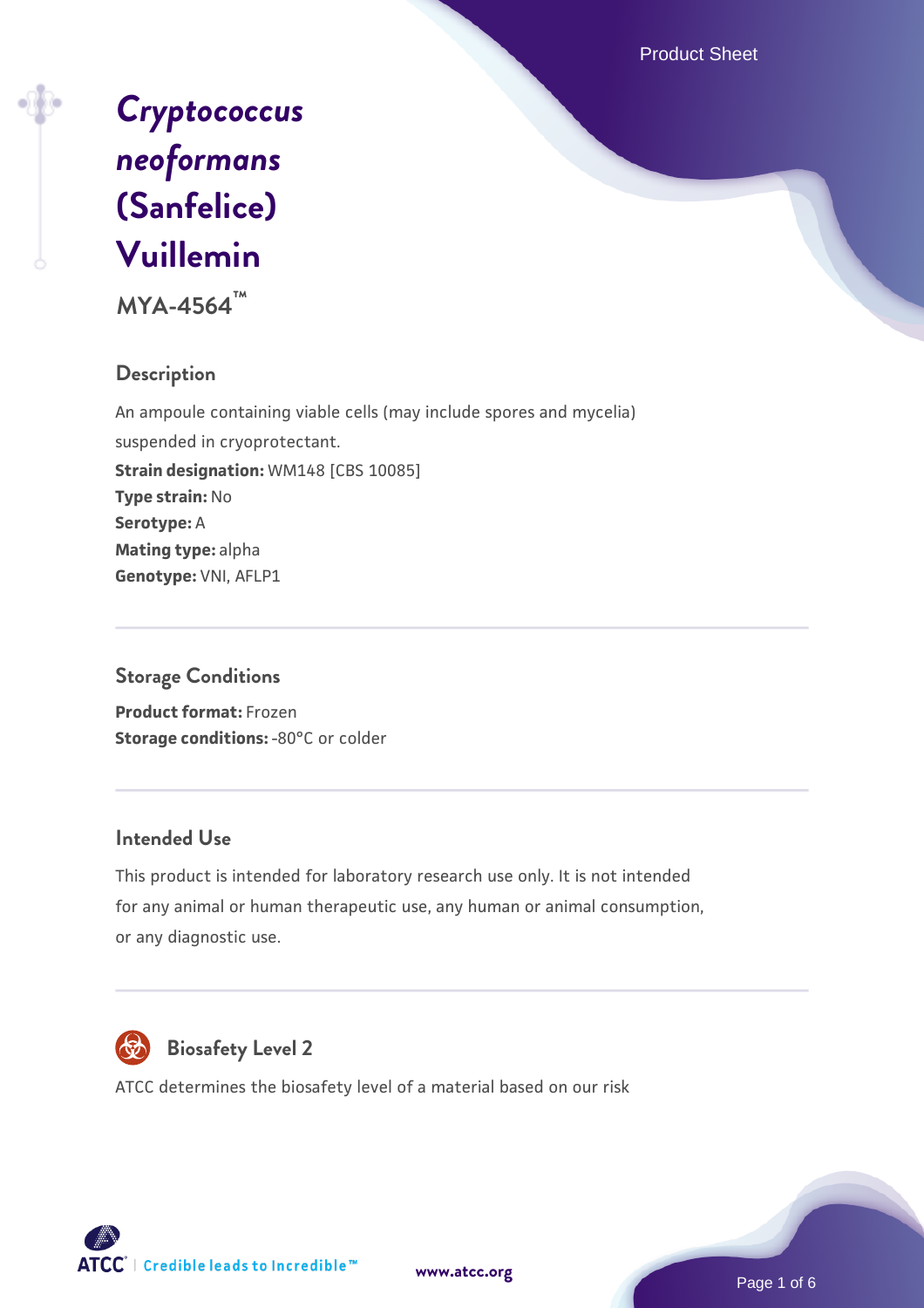assessment as guided by the current edition of *Biosafety in Microbiological and Biomedical Laboratories (BMBL)*, U.S. Department of Health and Human Services. It is your responsibility to understand the hazards associated with the material per your organization's policies and procedures as well as any other applicable regulations as enforced by your local or national agencies.

ATCC highly recommends that appropriate personal protective equipment is always used when handling vials. For cultures that require storage in liquid nitrogen, it is important to note that some vials may leak when submersed in liquid nitrogen and will slowly fill with liquid nitrogen. Upon thawing, the conversion of the liquid nitrogen back to its gas phase may result in the vial exploding or blowing off its cap with dangerous force creating flying debris. Unless necessary, ATCC recommends that these cultures be stored in the vapor phase of liquid nitrogen rather than submersed in liquid nitrogen.

# **Certificate of Analysis**

For batch-specific test results, refer to the applicable certificate of analysis that can be found at www.atcc.org.

### **Growth Conditions**

**Medium:**  [ATCC Medium 200: YM agar or YM broth](https://www.atcc.org/-/media/product-assets/documents/microbial-media-formulations/2/0/0/atcc-medium-200.pdf?rev=ac40fd74dc13433a809367b0b9da30fc) [ATCC Medium 325: Malt extract agar \(Blakeslee's formula\)](https://www.atcc.org/-/media/product-assets/documents/microbial-media-formulations/3/2/5/atcc-medium-325.pdf?rev=146ec77015184a96912232dcb12386f9) [ATCC Medium 336: Potato dextrose agar \(PDA\)](https://www.atcc.org/-/media/product-assets/documents/microbial-media-formulations/3/3/6/atcc-medium-336.pdf?rev=d9160ad44d934cd8b65175461abbf3b9) **Temperature:** 20-25°C **Atmosphere:** Aerobic



**[www.atcc.org](http://www.atcc.org)**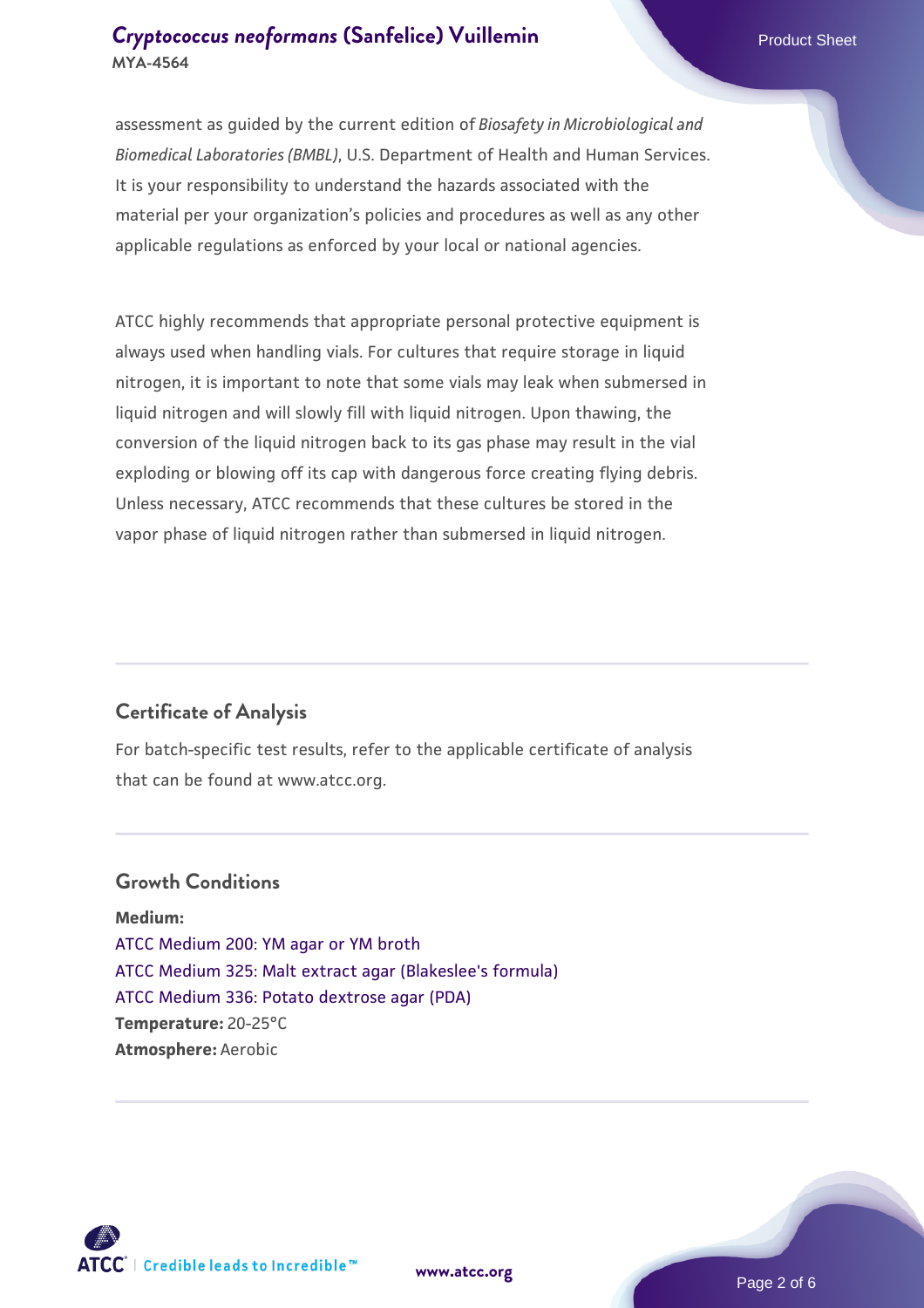### **Handling Procedures**

**Frozen ampoules** packed in dry ice should either be thawed immediately or stored in liquid nitrogen. If liquid nitrogen storage facilities are not available, frozen ampoules may be stored at or below -70°C for approximately one week. **Do not under any circumstance store frozen ampoules at refrigerator freezer temperatures (generally -20°C).** Storage of frozen material at this temperature will result in the death of the culture.

- 1. To thaw a frozen ampoule, place in a **25°C to 30°C** water bath, until just thawed (**approximately 5 minutes**). Immerse the ampoule just sufficient to cover the frozen material. Do not agitate the ampoule.
- 2. Immediately after thawing, wipe down ampoule with 70% ethanol and aseptically transfer 10 µL (or any amount desired up to all) of the content onto a plate or broth with medium recommended.
- Incubate the inoculum/strain at the temperature and conditions 3. recommended.
- 4. Inspect for growth of the inoculum/strain regularly. The sign of viability is noticeable typically after 1-2 days of incubation. However, the time necessary for significant growth will vary from strain to strain.

#### **Notes**

Reference strain of VN I, AFLP1 molecular type of *C. neoformans* strains.

#### **Material Citation**

If use of this material results in a scientific publication, please cite the material in the following manner: *Cryptococcus neoformans* (Sanfelice) Vuillemin (ATCC MYA-4564)

#### **References**

References and other information relating to this material are available at

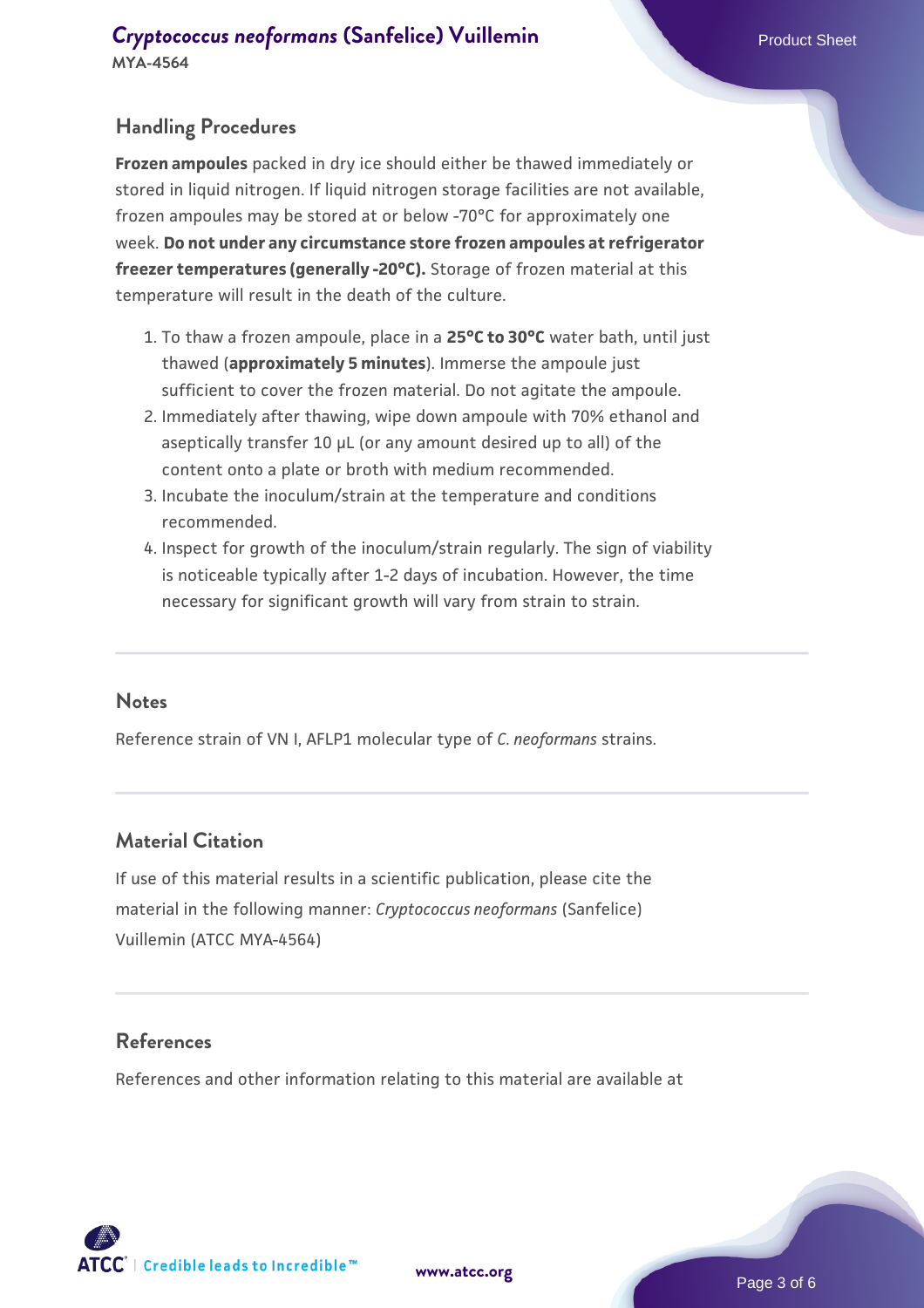www.atcc.org.

#### **Warranty**

The product is provided 'AS IS' and the viability of ATCC® products is warranted for 30 days from the date of shipment, provided that the customer has stored and handled the product according to the information included on the product information sheet, website, and Certificate of Analysis. For living cultures, ATCC lists the media formulation and reagents that have been found to be effective for the product. While other unspecified media and reagents may also produce satisfactory results, a change in the ATCC and/or depositor-recommended protocols may affect the recovery, growth, and/or function of the product. If an alternative medium formulation or reagent is used, the ATCC warranty for viability is no longer valid. Except as expressly set forth herein, no other warranties of any kind are provided, express or implied, including, but not limited to, any implied warranties of merchantability, fitness for a particular purpose, manufacture according to cGMP standards, typicality, safety, accuracy, and/or noninfringement.

#### **Disclaimers**

This product is intended for laboratory research use only. It is not intended for any animal or human therapeutic use, any human or animal consumption, or any diagnostic use. Any proposed commercial use is prohibited without a license from ATCC.

While ATCC uses reasonable efforts to include accurate and up-to-date information on this product sheet, ATCC makes no warranties or representations as to its accuracy. Citations from scientific literature and patents are provided for informational purposes only. ATCC does not warrant that such information has been confirmed to be accurate or complete and



**[www.atcc.org](http://www.atcc.org)**

Page 4 of 6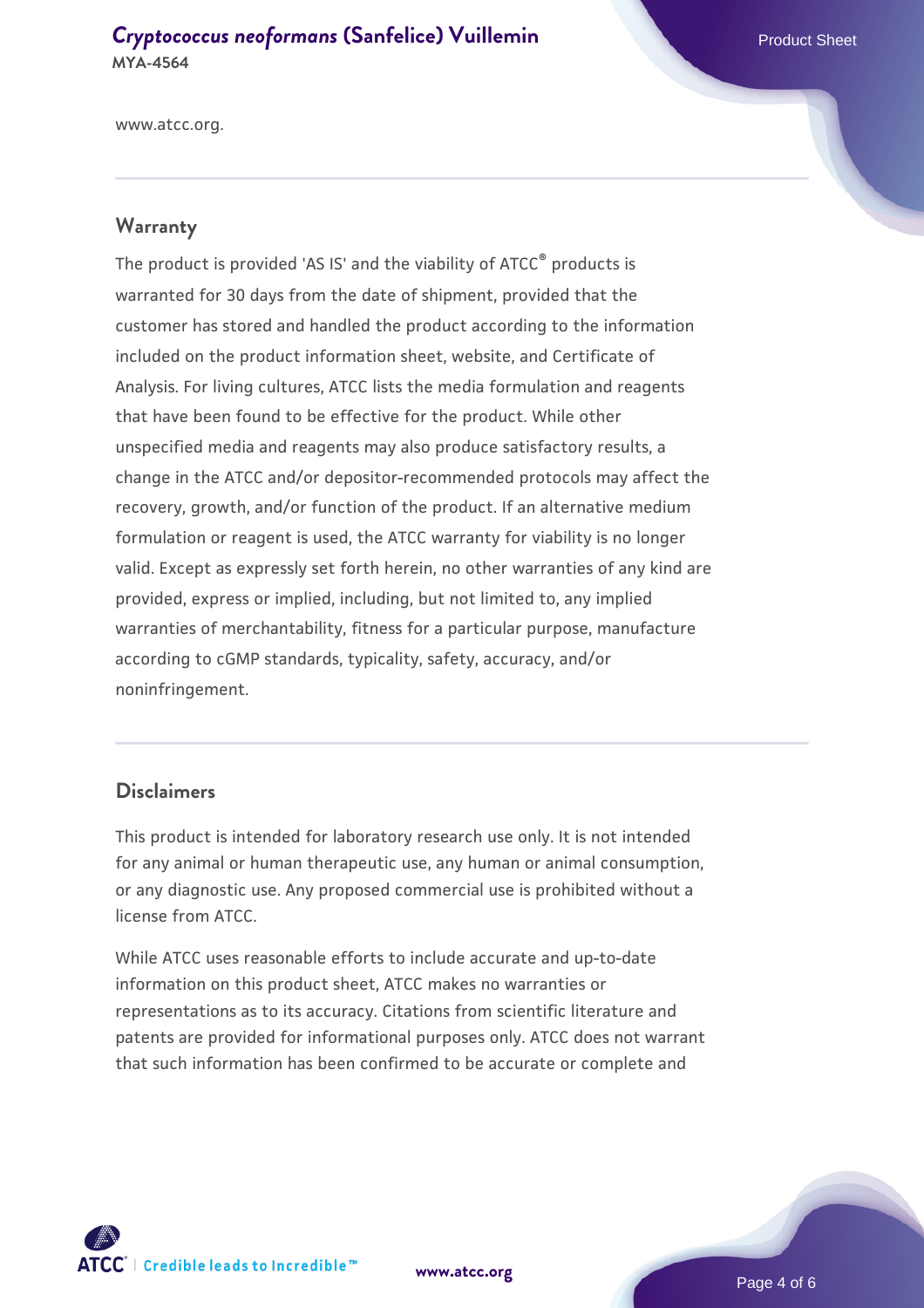the customer bears the sole responsibility of confirming the accuracy and completeness of any such information.

This product is sent on the condition that the customer is responsible for and assumes all risk and responsibility in connection with the receipt, handling, storage, disposal, and use of the ATCC product including without limitation taking all appropriate safety and handling precautions to minimize health or environmental risk. As a condition of receiving the material, the customer agrees that any activity undertaken with the ATCC product and any progeny or modifications will be conducted in compliance with all applicable laws, regulations, and guidelines. This product is provided 'AS IS' with no representations or warranties whatsoever except as expressly set forth herein and in no event shall ATCC, its parents, subsidiaries, directors, officers, agents, employees, assigns, successors, and affiliates be liable for indirect, special, incidental, or consequential damages of any kind in connection with or arising out of the customer's use of the product. While reasonable effort is made to ensure authenticity and reliability of materials on deposit, ATCC is not liable for damages arising from the misidentification or misrepresentation of such materials.

Please see the material transfer agreement (MTA) for further details regarding the use of this product. The MTA is available at www.atcc.org.

#### **Copyright and Trademark Information**

© ATCC 2021. All rights reserved. ATCC is a registered trademark of the American Type Culture Collection.

#### **Revision**

This information on this document was last updated on 2021-05-20

# **Contact Information**



**[www.atcc.org](http://www.atcc.org)**